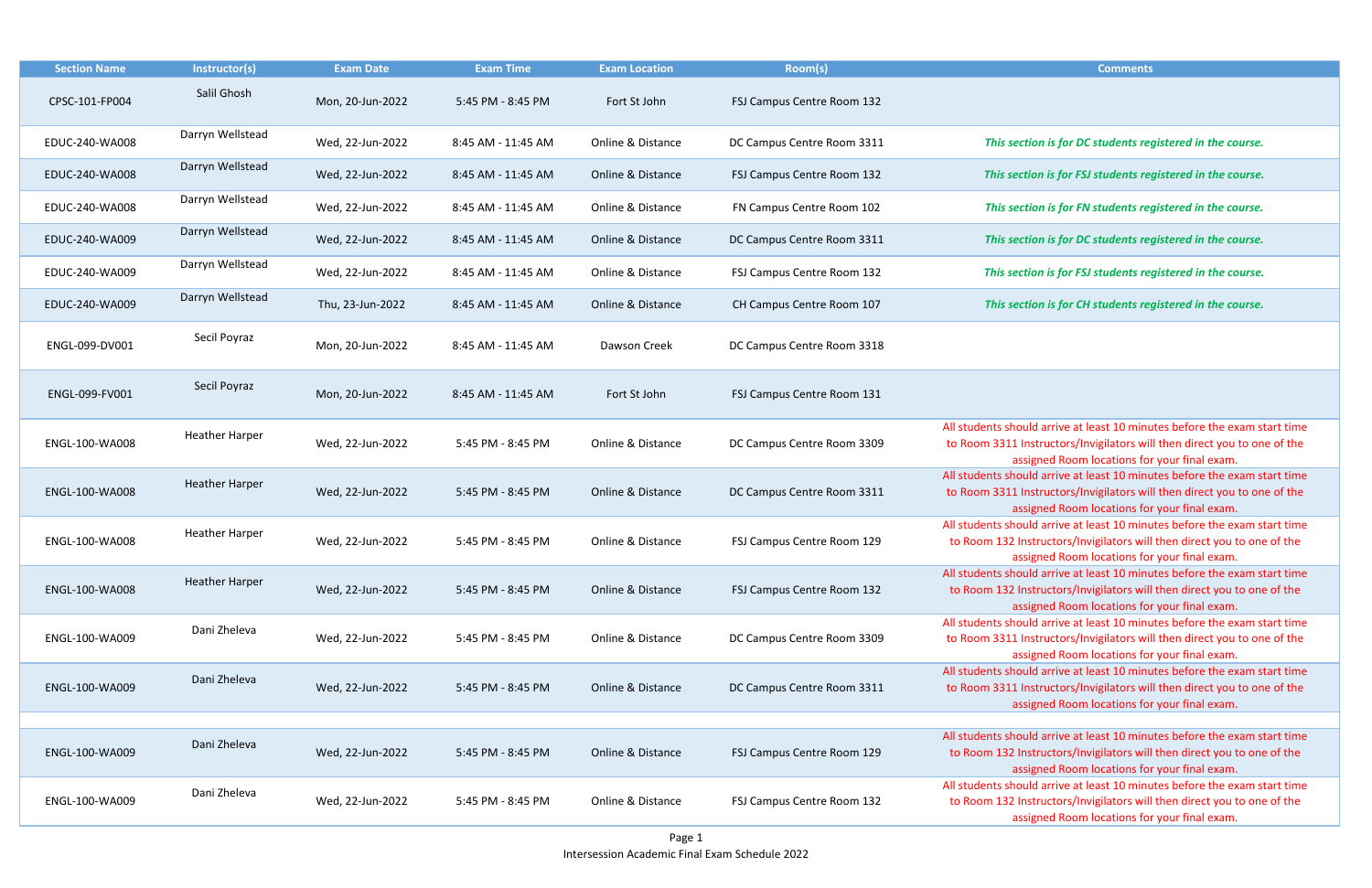| <b>Section Name</b> | Instructor(s)              | <b>Exam Date</b> | <b>Exam Time</b>   | <b>Exam Location</b> | Room(s)                        | <b>Comments</b>                                                                                                                                                                      |
|---------------------|----------------------------|------------------|--------------------|----------------------|--------------------------------|--------------------------------------------------------------------------------------------------------------------------------------------------------------------------------------|
| ENGL-110-DP001      | <b>Christopher Gallant</b> | Mon, 20-Jun-2022 | 8:45 AM - 11:45 AM | Dawson Creek         | Health Sciences Room 116       |                                                                                                                                                                                      |
| ENGL-110-DV001      | Christopher Gallant        | Mon, 20-Jun-2022 | 8:45 AM - 11:45 AM | Dawson Creek         | Health Sciences Room 116       |                                                                                                                                                                                      |
| ENGL-110-FP004      | Emily Leach                | Mon, 20-Jun-2022 | 8:45 AM - 11:45 AM | Fort St John         | FSJ Campus Centre Room 007     |                                                                                                                                                                                      |
| ENGL-110-FV001      | <b>Christopher Gallant</b> | Mon, 20-Jun-2022 | 8:45 AM - 11:45 AM | Fort St John         | FSJ Campus Centre Room 154/155 |                                                                                                                                                                                      |
| MGMT-104-FP004      | Joseph Ndiangui            | Mon, 20-Jun-2022 | 1:15 PM - 4:15 PM  | Fort St John         | FSJ Campus Centre Room 007     |                                                                                                                                                                                      |
| MGMT-104-WS001      | Penny Gagnon               | Mon, 20-Jun-2022 | 1:15 PM - 4:15 PM  | Online & Distance    | DC Campus Centre Room 3311     | This section is for DC students registered in the course.                                                                                                                            |
| MGMT-228-WA008      | Barbara Jackson            | Thu, 23-Jun-2022 | 8:45 AM - 11:45 AM | Online & Distance    | DC Campus Centre Room 3311     | This section is for DC students registered in the course.                                                                                                                            |
| MGMT-228-WA008      | Barbara Jackson            | Thu, 23-Jun-2022 | 8:45 AM - 11:45 AM | Online & Distance    | FSJ Campus Centre Room 132     | This section is for FSJ students registered in the course.                                                                                                                           |
| MGMT-260-DV001      | Joseph Ndiangui            | Wed, 22-Jun-2022 | 8:45 AM - 11:45 AM | Dawson Creek         | DC Campus Centre Room 3301     |                                                                                                                                                                                      |
| MGMT-260-FV001      | Joseph Ndiangui            | Wed, 22-Jun-2022 | 8:45 AM - 11:45 AM | Fort St John         | FSJ Campus Centre Room 101     |                                                                                                                                                                                      |
| MGMT-301-WA008      | Penny Gagnon               | Wed, 22-Jun-2022 | 1:15 PM - 4:15 PM  | Online & Distance    | DC Campus Centre Room 3309     | All students should arrive at least 10 minutes before the exam s<br>to Room 3311 Instructors/Invigilators will then direct you to on<br>assigned Room locations for your final exam. |
| MGMT-301-WA008      | Penny Gagnon               | Wed, 22-Jun-2022 | 1:15 PM - 4:15 PM  | Online & Distance    | DC Campus Centre Room 3311     | All students should arrive at least 10 minutes before the exam s<br>to Room 3311 Instructors/Invigilators will then direct you to on<br>assigned Room locations for your final exam. |
| MGMT-301-WA008      | Penny Gagnon               | Wed, 22-Jun-2022 | 1:15 PM - 4:15 PM  | Online & Distance    | FSJ Campus Centre Room 132     | This section is for FSJ students registered in the course.                                                                                                                           |
| PHIL-110-DV001      | Serdar Poyraz              | Tue, 21-Jun-2022 | 1:15 PM - 4:15 PM  | Dawson Creek         | DC Campus Centre Room 3301     |                                                                                                                                                                                      |
| PHIL-110-FV001      | Serdar Poyraz              | Tue, 21-Jun-2022 | 1:15 PM - 4:15 PM  | Fort St John         | FSJ Campus Centre Room 101     |                                                                                                                                                                                      |

| <b>Comments</b>                                                           |
|---------------------------------------------------------------------------|
|                                                                           |
|                                                                           |
|                                                                           |
|                                                                           |
|                                                                           |
|                                                                           |
|                                                                           |
|                                                                           |
|                                                                           |
|                                                                           |
|                                                                           |
|                                                                           |
|                                                                           |
|                                                                           |
|                                                                           |
|                                                                           |
|                                                                           |
|                                                                           |
| This section is for DC students registered in the course.                 |
|                                                                           |
| This section is for DC students registered in the course.                 |
|                                                                           |
| This section is for FSJ students registered in the course.                |
|                                                                           |
|                                                                           |
|                                                                           |
|                                                                           |
|                                                                           |
|                                                                           |
| All students should arrive at least 10 minutes before the exam start time |
| to Room 3311 Instructors/Invigilators will then direct you to one of the  |
| assigned Room locations for your final exam.                              |
| All students should arrive at least 10 minutes before the exam start time |
| to Room 3311 Instructors/Invigilators will then direct you to one of the  |
| assigned Room locations for your final exam.                              |